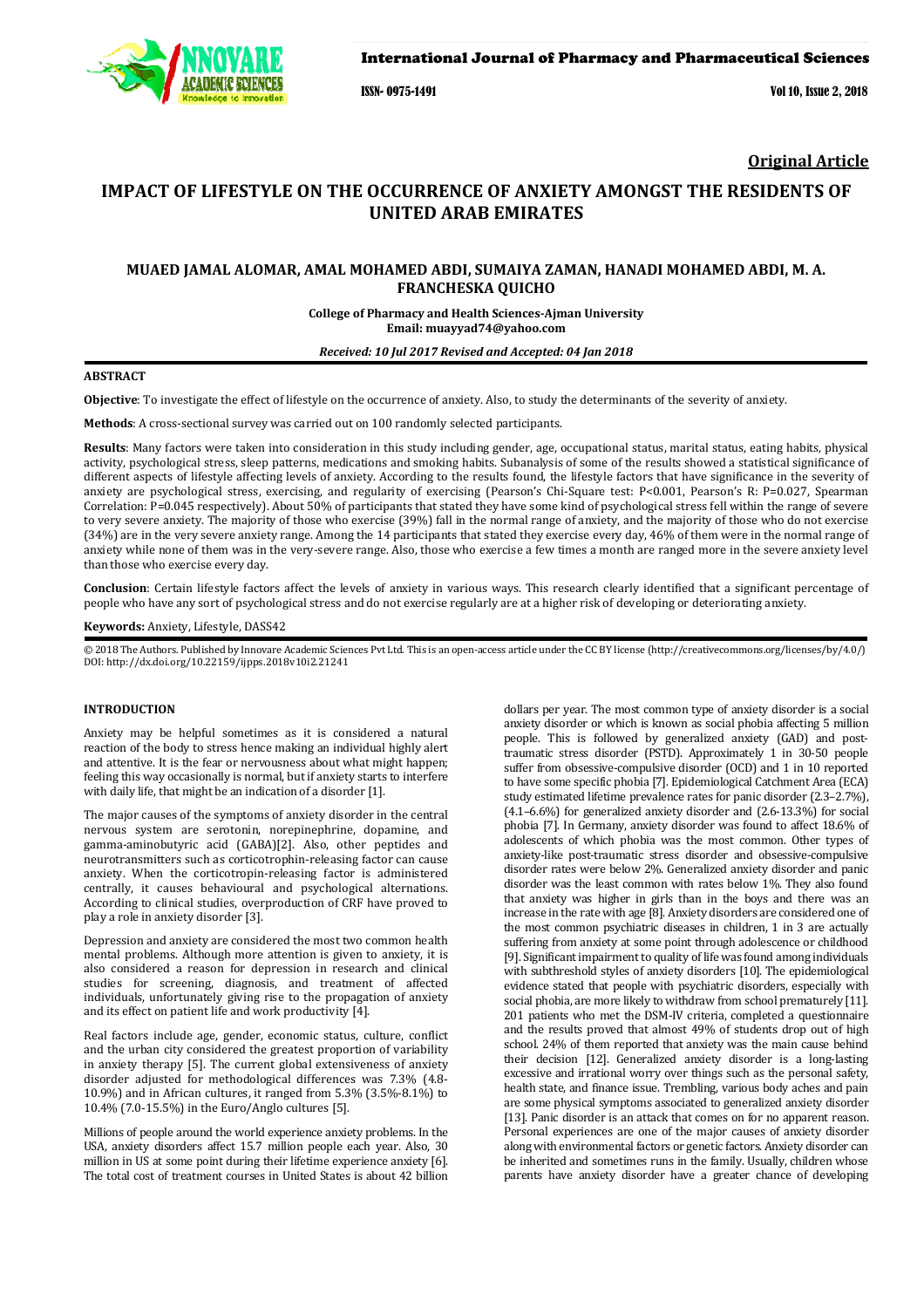anxiety disorders. Sometimes, traumatic events, such as death, may cause anxiety to develop in certain people. However, not every individual who experiences these events suffers from anxiety and not everyone that suffers from anxiety has faced traumatic events in their life. Genetic factors do not seem to cause generalized anxiety disorder. While other anxiety disorders, mostly agoraphobia with panic attacks and panic disorder could happen due to genetic factors [14].

The aim of this research is to evaluate the effect of lifestyle on the occurrence of anxiety amongst the population of various emirates across UAE.

### **MATERIALS AND METHODS**

A prospective cross-sectional survey amongst the population of UAE was carried out using simple random sampling technique selecting 100 participants within specific inclusion criteria. The study was conducted between February 2017 and April 2017. Criteria of the questionnaire included: demographic data (gender, age, occupation, and marital status), lifestyle data (physical activity, eating habits,

sleep pattern, psychological stress, medications and smoking habits) and questions to evaluate the level of anxiety using the anxietybased questions on DASS42. The data was collected via both distributions of the questionnaire and online based questionnaire. After the collection of data, SPSS was used to analyze the results. Pearson's chi-square test was used to determine the significance of interactions with P-value<0.05.

### **RESULTS**

### **Demographic data**

Demographics of the participants are represented in the table 1 below, where (33.0%) of them were male and the rest (67.0%) were female. As for their age, (28.0%) of them were aged 20 and under, the majority (56.0%) were aged 21-25, (3.0%) were around 26-30 and finally, (13.0%) of them were 31 and over. As for the occupation, (82.0%) of them were students, (17.0%) Employed and (1.0%) were unemployed. (82.0%) of the participants were single and the (15.0%) were married while 3% were either engaged or divorced.

#### **Table 1: Demographic data**

| Gender                | Percentage |
|-----------------------|------------|
| Male                  | 33%        |
| Female                | 67%        |
| Age:                  | Percentage |
| 20 and under          | 28%        |
| 21-25                 | 56%        |
| 26-30                 | 3%         |
| 31 and over           | 13%        |
| <b>Occupation</b>     | Percentage |
| Student               | 81%        |
| Employed              | 15%        |
| Unemployed            | 4%         |
| <b>Marital status</b> | Percentage |
| Single                | 82%        |
| Married               | 15%        |
| Other                 | 3%         |

### **Eating habits**

Table 2 shows the eating habits of the participants, The majority (19.0%) seemed to eat carbohydrates, whereas only (6.0%) ate only proteins and the rest were fats only(3.0%), fruits and vegetables only(5.0%), Cand P (9.0%), CandF (6.0%), CandFV (3.0%), PandF (1.0%), PandFV (4.0%), CandPandF (10.0%), CandPandFV (11.0%), PandFandFV (2.0%), CandPandFandFV (18.0%), CandFandFV (3.0%). And it was found that huge majority of (96.0%) eats out with most(35.0%) eating out few times a month, closely followed by (31.0%) eating out 1-2 times a week, (23.0%) eating out more than twice a week and (8.0%) eats out almost every day.

| Table 2: Eating habits |  |  |
|------------------------|--|--|
|------------------------|--|--|

| <b>Types of food</b>   | Percentage |
|------------------------|------------|
| Carbohydrates          | 19%        |
| Proteins               | 6%         |
| Fats                   | 3%         |
| Fruits and vegetables  | 5%         |
| C and P                | 9%         |
| C and F                | 6%         |
| C and FV               | 3%         |
| P and F                | 1%         |
| P and FV               | 4%         |
| C and P and F          | 10%        |
| C and P and FV         | 11%        |
| P and F and FV         | 2%         |
| C and P and F and FV   | 18%        |
| C and F and FV         | 3%         |
| <b>Eating out</b>      |            |
| Yes                    | 96%        |
| No                     | 4%         |
| <b>How often</b>       |            |
| FEW times a month      | 35%        |
| 1-2 times a week       | 31%        |
| More than twice a week | 23%        |
| Almost everyday        | 8%         |

C: Carbohydrates, P: Protein, F: Fat, FV: Fruits and Vegetables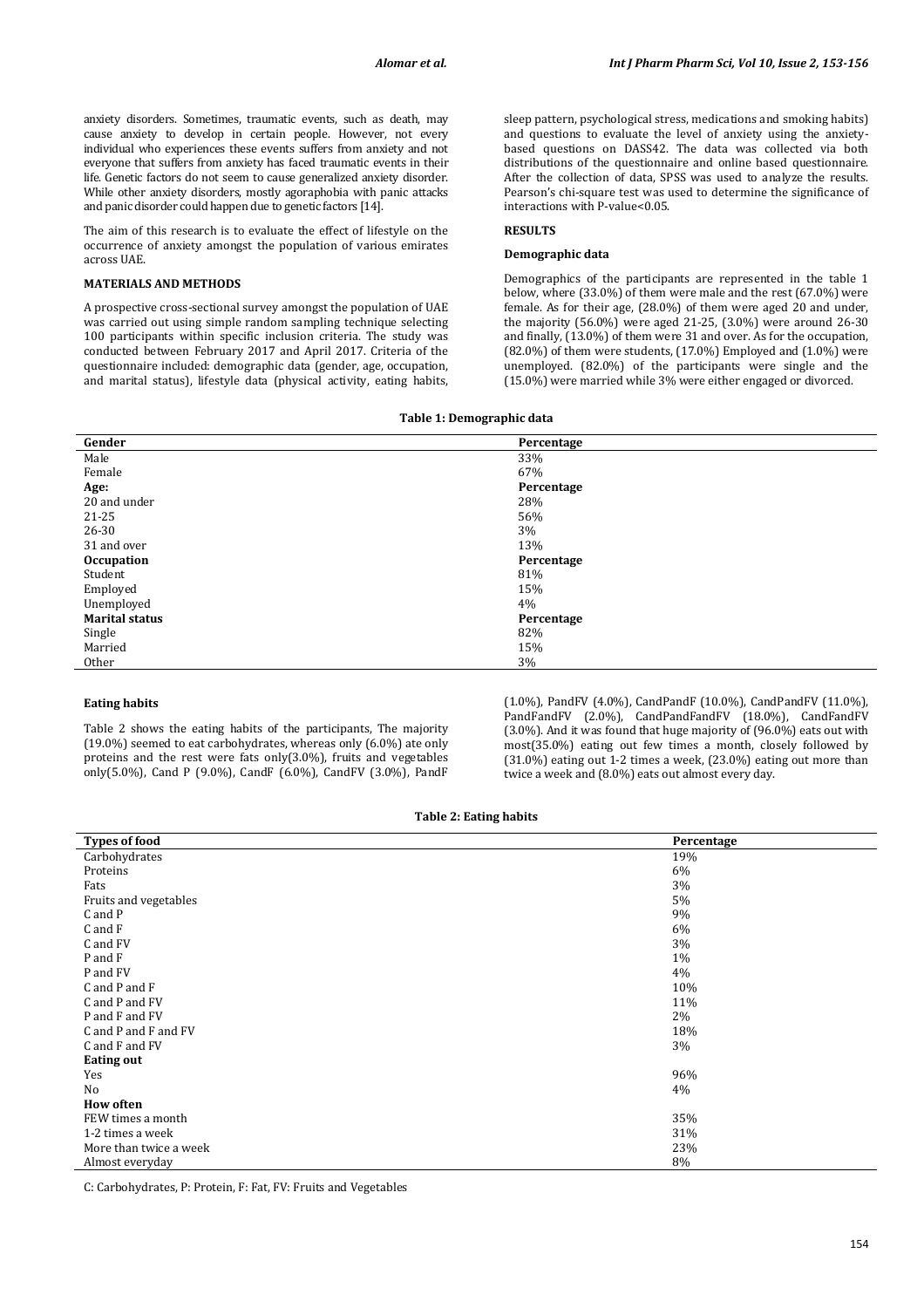#### **Physical activity**

Table 3 demonstrates the physical activity of the participants. The vast majority of the participants highlighted that they do exercise  $(71.0 \%)$  and about  $(29.0\%)$  said that they do not. 23% do so only a few times a month. (19.0%) of the participants claimed to exercise 1-2 times a week, (15.0%) of the participants said they exercise more than twice a week and (14.0%) stated that they exercised every day. When inquired about the type of exercise (42.0%) said that they simply walk/run/jog, (18.0%) prefer swimming and rest of the (8.0%) undertook various other exercises.

**Sleeping habit;** 46% admitted that they do not get enough sleep while 54% claimed that they do.

**Stress problems;** 77% percent have psychological stress whereas 23% did not suffer from any psychological stress.

**Medications;** 83% percent of the participants reported that they do not take medications in comparison to only 17% of those who do.

**Smoking habit;** The vast majority of the participants highlighted that they do not smoke (86%) while 14% of them were smokers.

### **Table 3: Physical activity**

| Do you exercise         | Percentage |
|-------------------------|------------|
| Yes                     | 71%        |
| No                      | 29%        |
| <b>How often</b>        |            |
| Few times a month       | 23%        |
| 1-2 times a week        | 19%        |
| More than twice a week  | 15%        |
| Everyday                | 14%        |
| Type of exercise        |            |
| Walking/Running/Jogging | 42%        |
| Gym                     | 18%        |
| Swimming                | 2%         |
| Other (specify)         | 8%         |

#### **Comparison between lifestyle factors and its effect on anxiety level**

Comparison between lifestyle factors and anxiety level was assessed by asking the participants all the anxiety-based questions on DASS42. Analysis run to assess the research was done using the Pearson's Chi-square test.

There are very few lifestyle factors that can affect the level of anxiety. Among these factors, psychological stress played a huge role in the extent of anxiety with a chi-square significant value of P<0.001. However, no significance was found between other lifestyle factors and anxiety. The other P-values related to lifestyle and anxiety are demonstrated in table 4.

#### **Table 4: Demographics and lifestyle factors**

| <b>Variable</b>         | <b>Statistical test</b>      | P-value         |
|-------------------------|------------------------------|-----------------|
| Gender                  | Pearson Chi-Square           | $P=0.746$       |
| Age                     | Pearson Chi-Square           | $P=0.705$       |
| Occupation              | Pearson Chi-Square           | $P=0.358$       |
| Marital status          | Pearson Chi-Square           | $P=0.684$       |
| Types of food           | Pearson Chi-Square           | $P=0.462$       |
| Eating out              | Pearson Chi-Square           | $P=0.678$       |
| Frequency of eating out | Pearson Chi-Square           | $P=0.271$       |
| Exercising              | Linear-by-Linear Association | $\cdot$ P=0.043 |
|                         | Pearson's R                  | $\cdot$ P=0.042 |
|                         | Spearman Correlation         | $\cdot$ P=0.049 |
| Frequency of exercising | Likelihood Ratio             | $\cdot$ P=0.059 |
|                         | Linear-by-Linear Association | $\cdot$ P=0.026 |
|                         | · Spearman Correlation       | $\cdot$ P=0.045 |
| Enough sleep            | Pearson Chi-Square           | $P=0.609$       |
| Psychological stress    | Pearson Chi-Square           | $P=0.001$       |
| Medication              | Pearson Chi-Square           | $P=0.903$       |
| Smoking                 | Pearson Chi-Square           | $P=0.227$       |

Table 4 shows the impact of certain factors on the level of anxiety

### **DISCUSSION**

As a random number of participants took part in the study it was found that different lifestyles may or may not affect an individual's anxiety level. All participants were approached regardless of their age, gender, marital status and occupational status. There was significant difference found between some lifestyle factors and anxiety while some factors did not portray any significant difference.

The results of this study show that psychological stress plays the most major role in an individual's level of anxiety with a P value of P=0.001. Almost 50% of those who stated that they have some kind of psychological stress fell within the range of severe to very severe

anxiety. These results are comparable with another study done on 38 medical students based on stress-induced anxiety that showed students with high stress had a significantly higher anxiety level [15].

On the other hand, it was found that gender did not play a huge role in the occurrence of anxiety but females are more prone to developing anxiety with 25% of the female participant having very severe anxiety whereas only 13% of the male participants suffered from the same. This study is in sync with another study that reported the constancy of anxiety disorders did not show any difference across genders [16]. Furthermore, out of 71 participants who reported that they exercise 49% of them fell in the normal to mild range of anxiety and out of the 29 respondents who reported that they do not exercise, 55% of them